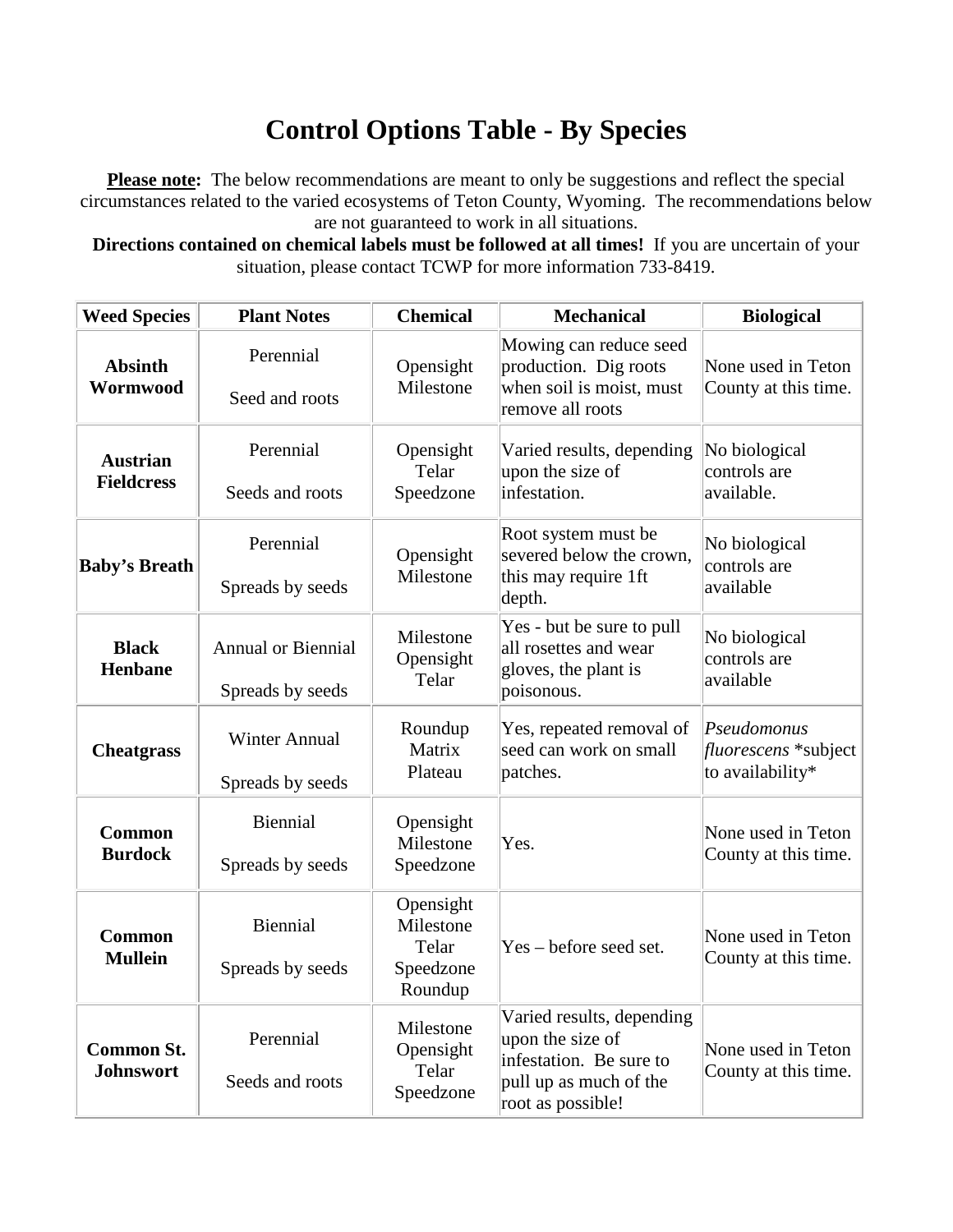| <b>Common</b><br><b>Tansy</b>          | Perennial<br>Seeds and roots                | Opensight<br>Telar                  | NO! - Due to its extensive<br>root system, mechanical<br>control does not work                     | No biological<br>controls are<br>available    |
|----------------------------------------|---------------------------------------------|-------------------------------------|----------------------------------------------------------------------------------------------------|-----------------------------------------------|
| <b>Common</b><br><b>Teasel</b>         | Biennial<br>Spreads by seeds                | Opensight<br>Milestone<br>Telar     | well on common tansy.<br>Yes, but the tap root must<br>be removed                                  | No biological<br>controls are<br>available.   |
| <b>Dames Rocket</b>                    | Perennial<br>Spreads by seeds               | Telar<br>Roundup                    | Yes                                                                                                | No biological<br>controls are<br>available.   |
| <b>Dyer's Woad</b>                     | Biennial<br>Spreads by seeds                | Opensight<br>Telar                  | Yes, but be sure to pull up<br>as much of the root as<br>possible and search hard<br>for rosettes. | No biological<br>controls are<br>available.   |
| <b>Field</b><br><b>Bindweed</b>        | Perennial<br>Seeds and roots                | Escort<br>Speedzone<br>Roundup      | NO! - Due to its extensive<br>root system, mechanical<br>control does not work<br>well.            | Aceria malherbae<br><b>Bindweed Gall Mite</b> |
| <b>Field Scabious</b>                  | Perennial<br>Spreads by seeds               | Telar                               | Varied results, depending<br>upon the size of<br>infestation.                                      | No biological<br>controls are<br>available.   |
| Hawkweed,<br>Orange &<br><b>Meadow</b> | Perennial<br>Rhizomes, runners<br>and seeds | Opensight<br>Milestone<br>Speedzone | No, extensive root system                                                                          | No biological<br>controls are<br>available.   |
| <b>Hoary</b><br><b>Alyssum</b>         | <b>Biennial</b><br>Spreads by seeds         | Opensight<br>Telar                  | Small invasions can be<br>dug out, making sure to<br>remove the taproot                            | None used in Teton<br>County at this time.    |
| <b>Hoary Cress</b><br>(White top)      | Perennial<br>Seeds and roots                | Opensight<br>Telar<br>Speedzone     | Varied results, depending<br>upon the size of<br>infestation.                                      | No biological<br>controls are<br>available.   |
| Houndstongue                           | Biennial<br>Spreads by seeds                | Opensight<br>Telar                  | Yes - but be sure to pull<br>all rosettes and wear<br>gloves.                                      | None available at<br>this time.               |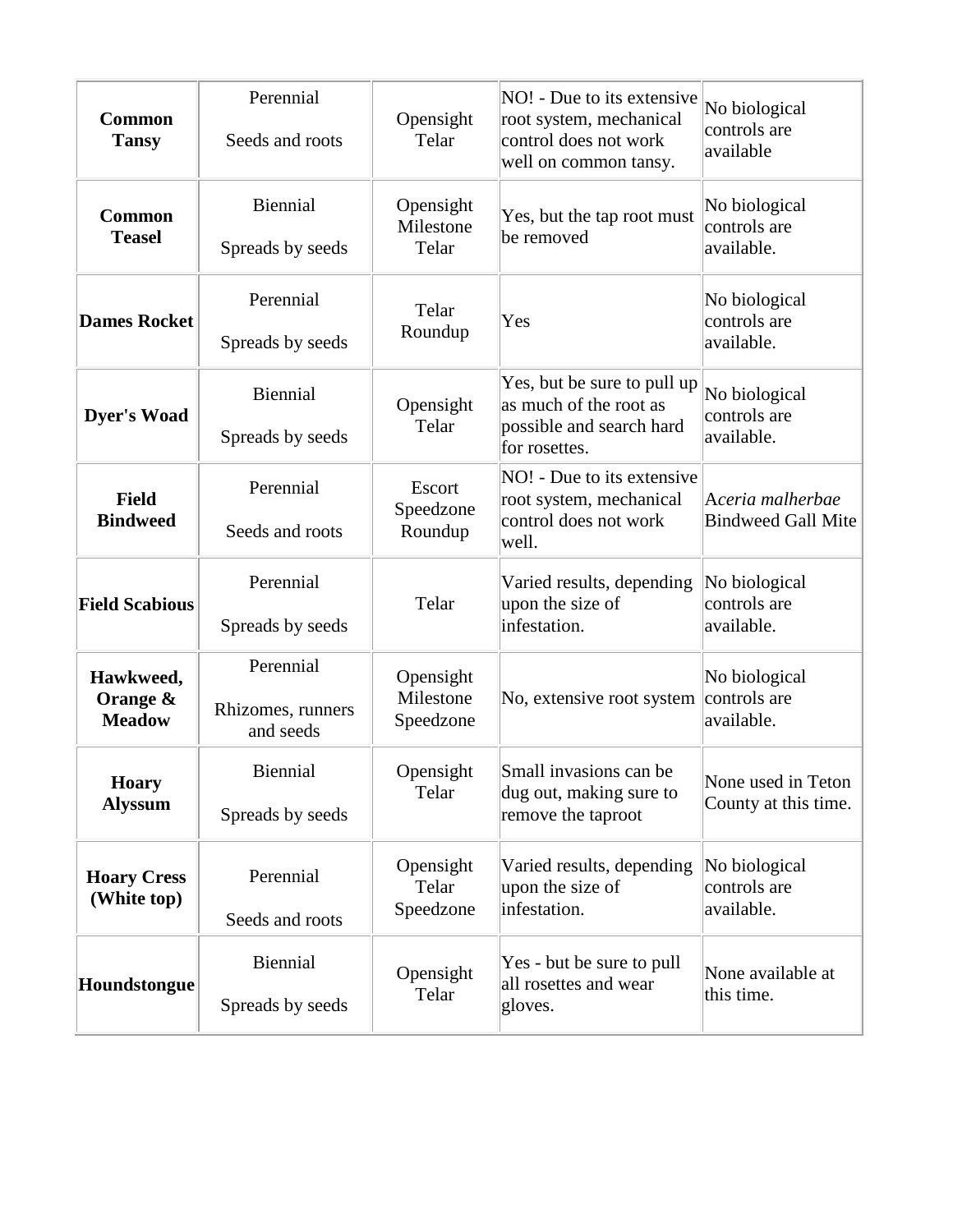| Knapweed,<br><b>Diffuse</b><br>$\boldsymbol{\&}$<br><b>Spotted</b> | <b>Biennial or Perennial</b><br>Spreads by seeds                                         | Opensight<br>Milestone                         | Yes - pull up as much of<br>the root as possible and<br>pull any rosettes in the<br>area.                      | Agapeta zoegana<br>Cyphocleaonus<br>achates<br>Larinus minutus<br>Sphenoptera<br>jugoslavica<br>Bangasternus fausti |
|--------------------------------------------------------------------|------------------------------------------------------------------------------------------|------------------------------------------------|----------------------------------------------------------------------------------------------------------------|---------------------------------------------------------------------------------------------------------------------|
| Knapweed,<br><b>Squarrose</b>                                      | Perennial<br>Spreads by seeds                                                            | Opensight<br>Milestone                         | No, because the taproot<br>will re-sprout                                                                      | None used in Teton<br>County at this time.                                                                          |
| Knapweed,<br><b>Meadow</b>                                         | Perennial<br>Reproduces by seed,<br>but root and crown<br>fragments resprout             | Opensight<br>Milestone                         | No.                                                                                                            | None used in Teton<br>County at this time.                                                                          |
| Knapweed,<br><b>Russian</b>                                        | Perennial<br>Seeds and roots                                                             | Opensight<br>Milestone<br>Telar                | NO! - Due to its extensive<br>root system, mechanical<br>control does not work<br>well on Russian<br>knapweed. | None used in Teton<br>County at this time.                                                                          |
| <b>Oxeye Daisy</b>                                                 | Perennial<br>Mainly spreads<br>through seeds, but<br>roots can also cause<br>propagation | Opensight<br>Milestone<br>Transline<br>Escort  | Varied results, depending<br>upon the size of<br>infestation.                                                  | No biological<br>controls are<br>available.                                                                         |
| <b>Perennial</b><br><b>Pepperweed</b>                              | Perennial<br>Reproduces through<br>seeds and roots                                       | Opensight<br>Telar<br>Speedzone<br>Roundup     | No, roots as small as 1in<br>can reproduce.                                                                    | No biological<br>controls are<br>available.                                                                         |
| <b>Perennial</b><br><b>Sowthistle</b>                              | Perennial<br>Reproduces through<br>seeds and roots                                       | Opensight<br>Milestone<br>Speedzone<br>Roundup | Varied results, depending<br>upon the size of<br>infestation.                                                  | None used in Teton<br>County at this time.                                                                          |
| <b>Poison</b><br><b>Hemlock</b>                                    | Biennial<br>Spreads by seeds                                                             | Opensight<br>Telar<br>Roundup<br>Rodeo         | Yes, but this plant is<br>highly poisonous and<br>PPE must be worn during<br>removal.                          | None used in Teton<br>County at this time.                                                                          |
| <b>Purple</b><br>Loosestrife                                       | Perennial<br>Seed and stems                                                              | Opensight<br>Milestone<br>Telar<br>Rodeo       | Yes, for early<br>infestations, remove the<br>root crown.                                                      | None used in Teton<br>County at this time.                                                                          |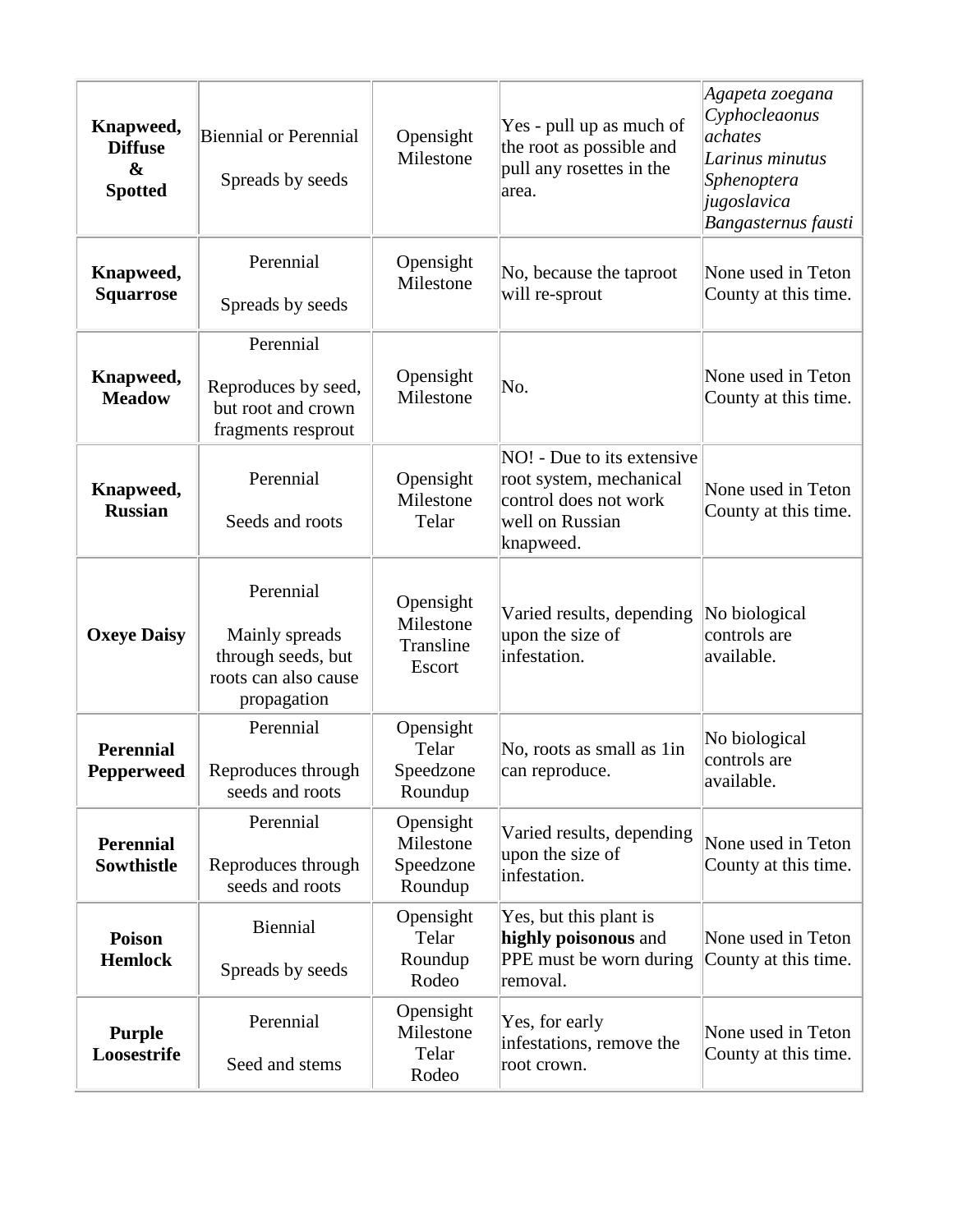| Quackgrass                            | Perennial<br>Spreads by seeds and<br>branching rhizomes | Roundup                                                | NO! - Due to its extensive<br>root system, mechanical<br>control does not work<br>well.   | No biological<br>controls are<br>available.                      |
|---------------------------------------|---------------------------------------------------------|--------------------------------------------------------|-------------------------------------------------------------------------------------------|------------------------------------------------------------------|
| <b>Rush</b><br><b>Skeletonweed</b>    | Perennial<br>Seed and roots                             | Opensight<br>Milestone<br>Telar mixed<br>with $2,4$ -D | No mechanical removal,<br>mowing can suppress<br>growth.                                  | None used in Teton<br>County at this time.                       |
| <b>Russian Olive</b>                  | Tree<br>Seed                                            | Roundup                                                | Pulled when small,<br>otherwise a mixture of<br>mechanical and chemical<br>control        | None used in Teton<br>County at this time.                       |
| <b>Saltcedar</b>                      | Shrub<br>Seeds, roots and<br>cuttings                   | Roundup                                                | Can be done with<br>machinery, have to get all<br>the roots.                              | None used in Teton<br>County at this time.<br>Diorhabda elongata |
| <b>Scentless</b><br><b>Chamomile</b>  | Annual<br>Mainly spreads<br>through seeds               | Opensight<br>Milestone                                 | Yes                                                                                       | None used in Teton<br>County at this time.                       |
| <b>Skeletonleaf</b><br><b>Bursage</b> | Perennial<br>Extensive creeping<br>rootstock            | 2,4-D before<br>bud stage                              | NO! - Due to its extensive<br>root system, control does<br>not work well.                 | None used in Teton<br>County at this time.                       |
| Spurge,<br><b>Cypress</b>             | Perennial<br>Seeds and roots                            | Roundup                                                | NO! - Due to its extensive<br>root system, mechanical<br>control does not work<br>well.   | None used in Teton<br>County at this time.                       |
| <b>Spurge, Leafy</b>                  | Perennial<br>Seeds and roots                            | Roundup                                                | NO! - Due to its extensive <i>Aphthona</i><br>root system                                 | Aphthona lacertosa<br>nigriscutis<br>Spurgia esulae              |
| Spurge,<br><b>Myrtle</b>              | Perennial<br>Seeds and roots                            | Roundup                                                | NO! - Due to its extensive None used in Teton<br>root system                              | County at this time.                                             |
| <b>Sulfur</b><br><b>Cinquefoil</b>    | Perennial<br>Seeds and roots                            | Opensight<br>Milestone<br>Speedzone                    | Varied results, depending<br>upon the size of<br>infestation.                             | No biological<br>controls are<br>available.                      |
| <b>Thistle, Bull</b>                  | <b>Biennial</b><br>Spreads by seeds                     | Opensight<br>Milestone<br>Telar<br>Speedzone           | Yes - Mechanical control<br>methods work well, but<br>be sure to pull up the<br>rosettes. | None used in Teton<br>County at this time.                       |